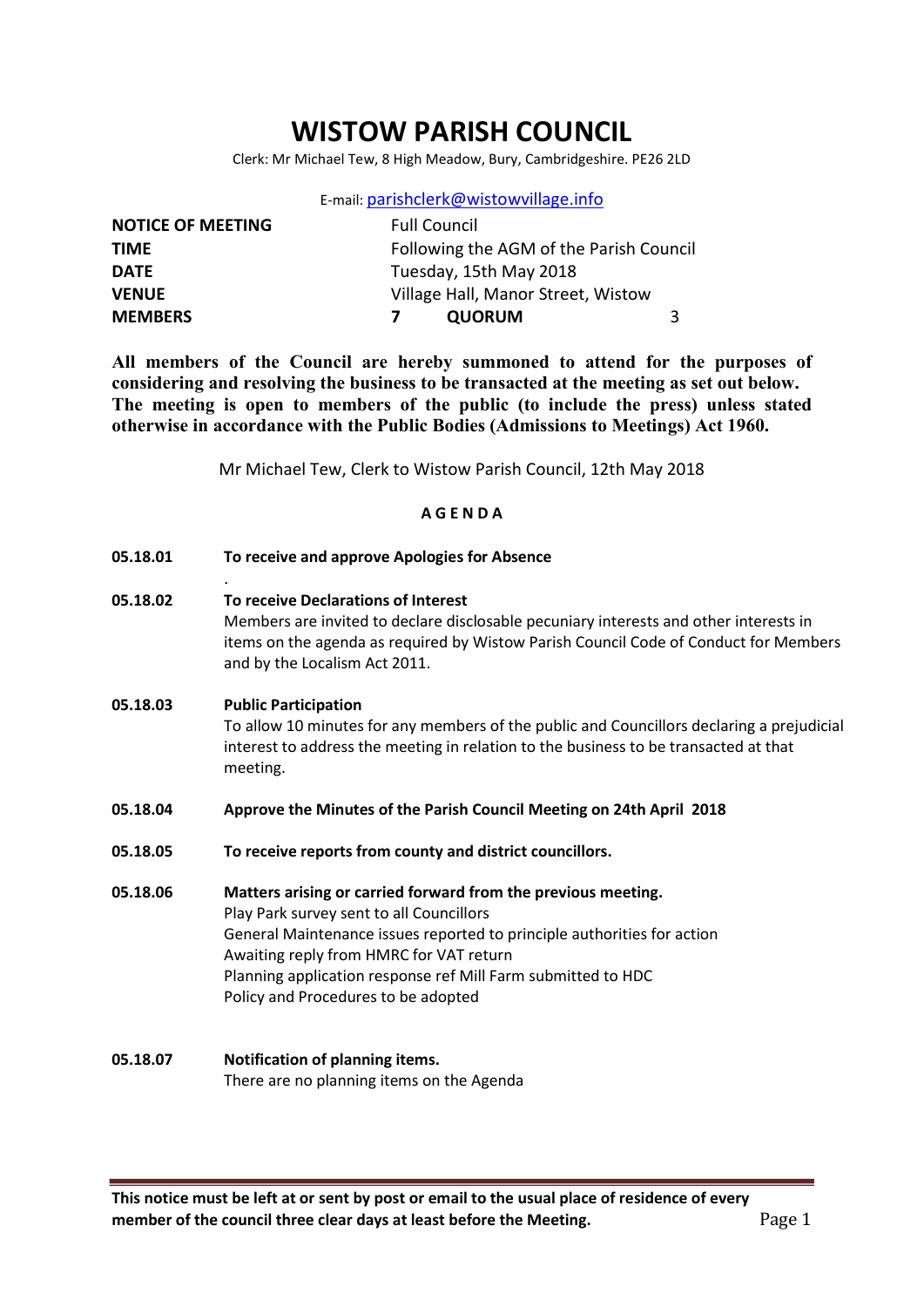#### 05.18.08 Finance

To approve accounts for payment: 15th May 2018

| <b>Date</b> | Ref. No. | Pavee     | <b>Description</b> | Amount |
|-------------|----------|-----------|--------------------|--------|
| 15/05/2018  | 356      | $\rm CGM$ | Grass cutting      | 465.60 |
| 15/05/2018  | 357      | Mr Tew    | ClerkWages         | 270.00 |
| 15/05/2018  | 358      | Mrs Moore | Audit              | 50.00  |

To note income received: Members to note precept received from HDC

| Date       | Ref. No. | Payee      | <b>Description</b> | Amount |
|------------|----------|------------|--------------------|--------|
| 24/04/2018 |          | <b>HDC</b> | Precept            | 15,000 |
|            |          |            |                    |        |

#### 05.18.09 Annual Audit

- 05.18.09.1 Mrs Moore has now carried out the internal audit
- 05.18.09.2 To read and approve the annual governance statement
- 05.18.09.3 To approve the accounts and confirm they truly reflect the financial position
- 05.18.09.4 To approve the accounting statements shown in the annual return

# 05.18.10 Traffic, Highways & Road Safety.

Streetlight PC17 reported to Belfour Beatty Potholes Being repaired throughout the village

### 05.18.10 Village Maintenance

Awaiting a reply from CCC ref footpath 1 Residents enquiry in to moving a Grit Bin

### 05.18.11 Policing Matters:

There are no Crimes reported for Wistow Village this week

### 05.18.12 Correspondence and Communications

- **05.18.12.1** The good councillors guide 2018
- 05.18.12.2 The good councillors guide on finance and transparency
- 05.18.12.3 Transparency Code
- 05.18.12.4 Model standing orders 2018
- 05.18.12.5 Capalc A4 leaflet to be distributed to councillors at meeting.
- 05.18.12.6 Email received ref the Pathfinder March taking place in June.

# 01.18.13 To receive verbal reports from Parish Councillors on matters arising from their portfolio responsibilities.

| a)- Litter / Playpark | <b>Cllr MacInnes</b>             |
|-----------------------|----------------------------------|
| b)- Countryside       | <b>Cllr Gregory</b>              |
| c)- Village Hall      | <b>Cllr MacInnes/Cllr Leaton</b> |
| d)-Website            | Cllr Carter / Clerk              |
| e)-Trees/Grass        | Cllr Waller                      |
|                       |                                  |